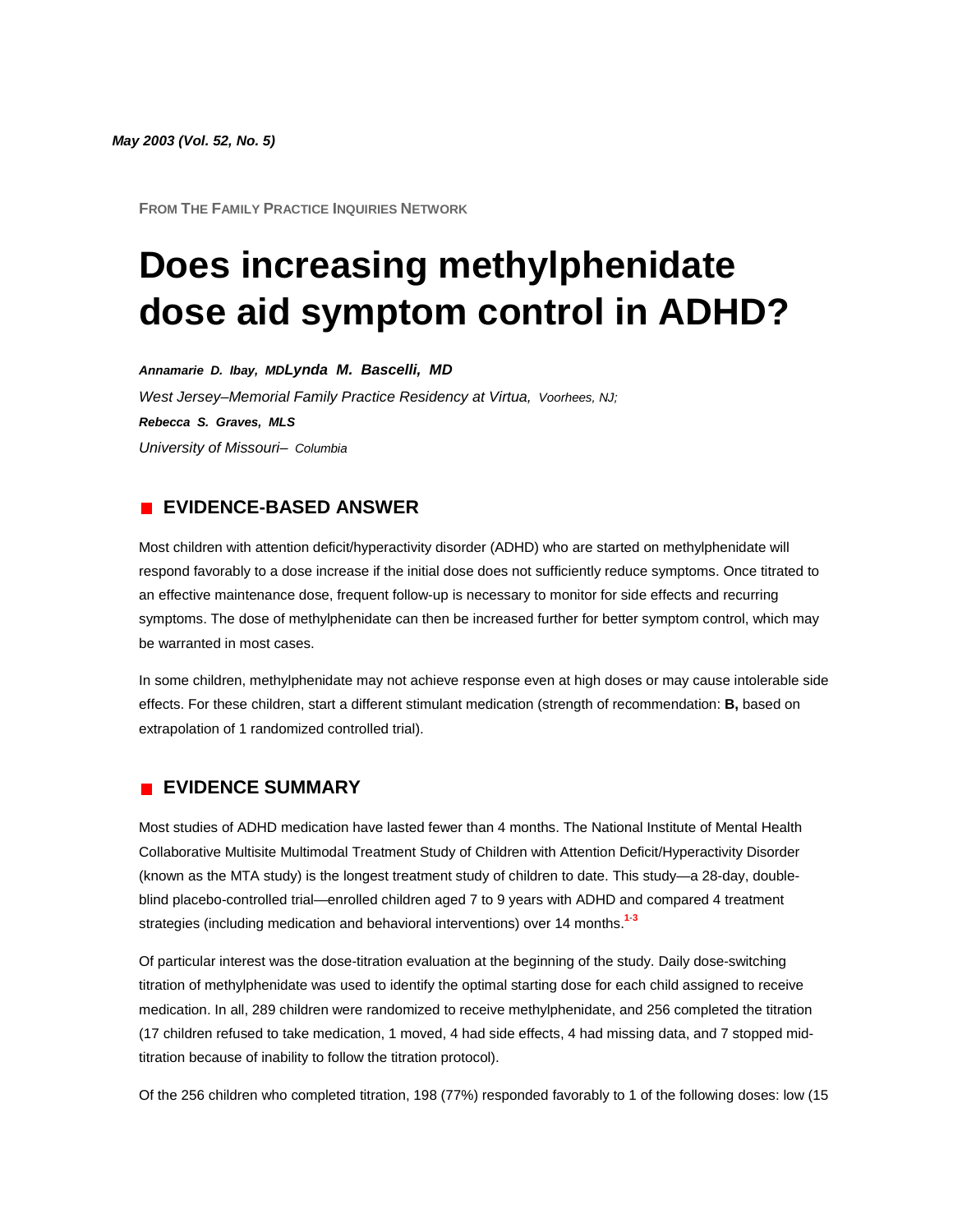mg/day), intermediate (25 mg/day), or high (35 mg/day for children weighing less than 25 kg; or 50 mg/day for children weighing 25 kg or more). Of the remaining 23%, 32 children responded best to placebo and 26 were methylphenidate nonresponders and were subsequently placed on dextroamphetamine.

Children who responded to methylphenidate entered the 13-month maintenance phase on the optimal dose identified in the titration trial. They were monitored by monthly re-examination and review of information from parents and teachers regarding ADHD symptoms and potential drug side effects. The dose was changed if symptoms were not well controlled or if side effects were present. Subsequently, if no effective and welltolerated dose of methylphenidate could be identified, the drug was deemed ineffective for that child and was replaced by another medication.

Of the children who responded to methylphenidate, 88% were still taking it at the end of the maintenance trial; 29% were still taking the titration-determined dose of methylphenidate, 18% took a lower dose, and 41% took a higher dose as their "optimal" dose, at which there were no clinically significant symptoms, or "no room for improvement." The mean dose increased from 31 mg/day at the start to 34 mg/day at the end of the study. Of the 430 total changes in dose made during the maintenance period, 62% were dose increases.

While commendable for its design and large study population, the MTA study had several limitations. The titration trial's complex method of determining each child's "best dose" may not be feasible in clinical practice. Furthermore, the study enrolled only children aged 7 to 9 years, while ADHD affects a much broader age range. Finally, the chronic nature of ADHD limits the generalizability of this study beyond 14 months. Additional long-term studies are needed.

### **RECOMMENDATIONS FROM OTHERS**

The most common strategy for managing children taking methylphenidate is to start with a low dose and gradually adjust upward, as required by residual symptoms and as allowed by side effects. This escalatingdose titration reflects typical practice in the United States, as described in several clinical guide[s.](http://www.jfponline.com/Pages.asp?AID=1450&issue=May_2003&UID=#bib4)**<sup>4</sup>**,**[5](http://www.jfponline.com/Pages.asp?AID=1450&issue=May_2003&UID=#bib5)** The *Physician's Desk Reference* states that the maximum total daily dose is 60 mg for methylphenidate, and experts often limit the upper range to 25 mg for a single dos[e.](http://www.jfponline.com/Pages.asp?AID=1450&issue=May_2003&UID=#bib6)**<sup>6</sup>**

The American Academy of Child and Adolescent Psychiatry suggests using a consistent titration schedule with weekly increases in increments of 5–10 mg per dose to achieve symptom control. Alternatively, a fixed-dose titration trial similar to that found in the MTA study may be employed, in which a full set of different doses is switched on a weekly basis. If the top recommended dose does not help, a change in drug or psychosocial intervention may be more beneficial than an increase in methylphenidate dos[e.](http://www.jfponline.com/Pages.asp?AID=1450&issue=May_2003&UID=#bib6)**<sup>6</sup>**

#### **CLINICAL COMMENTARY**

*John Hill, DO*

*University of Colorado Health Sciences Center,Denver*

It is disheartening to watch a bright child receive D's in school just because he or she cannot pay attention. Treating children with ADHD is one of the most clinically rewarding